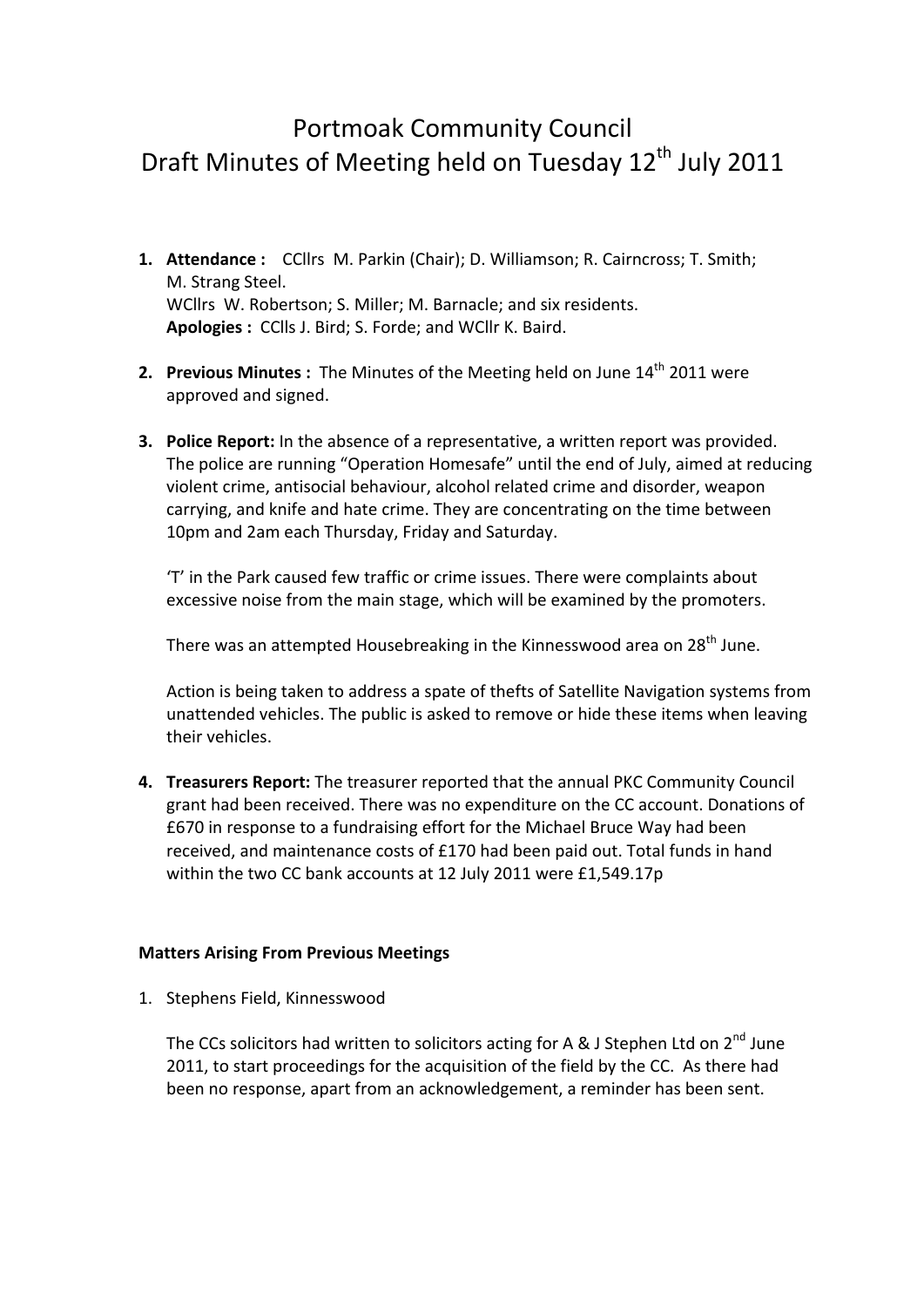2. Road Signage

As suggested by a resident at the June meeting, a survey of road signs throughout Portmoak was completed, and this showed that signage is inconsistent, sometimes inappropriate, sometimes missing, sometimes damaged, and on three occasions redundant. Rather than consume the time of the Meeting with details, the Chairman undertook to work with WCllr K. Baird to consider any appropriate action, and this was agreed.

The errors with the sign to Kilmagadwood have been corrected.

3. Kinnesswood Bus Shelter Area

As previously reported, CC action to replace the roof, and possibly make other improvements in conjunction with local groups and with PKC, will be considered in September 2011.

4. Build Outs

No progress to report.

5. Water Level in Loch Leven

The Chairman had received no response to his letter to the River Leven Trustees in May 2011, and had therefore written again on  $5<sup>th</sup>$  July 2011.

6. Convention of P&K Community Councils

The Chairman would be attending a meeting of the Convention in Perth on  $20<sup>th</sup>$  July.

7. Wall opposite Portmoak Hall

In a written report because of absence, WCIIr Baird said that the short masonry bolts will be replaced by longer bolts, and that PKC now required guidance as to whether the community would prefer the wall to be painted or harled. There was concern about ongoing maintenance, whichever option was pursued, and the Chairman would discuss the matter further with WCllr Baird, after consulting with residents.

## **6. Sub-committee Reports**

## **Paths Pavements and Roads**

As previously reported, fund-raising by the CC for maintenance of the Michael Bruce Way had so far realised £670 from local organisations, residents, and businesses.

The Chairman had received a letter from a Glenrothes walker with various suggestions for improvements to the Michael Bruce Way which were being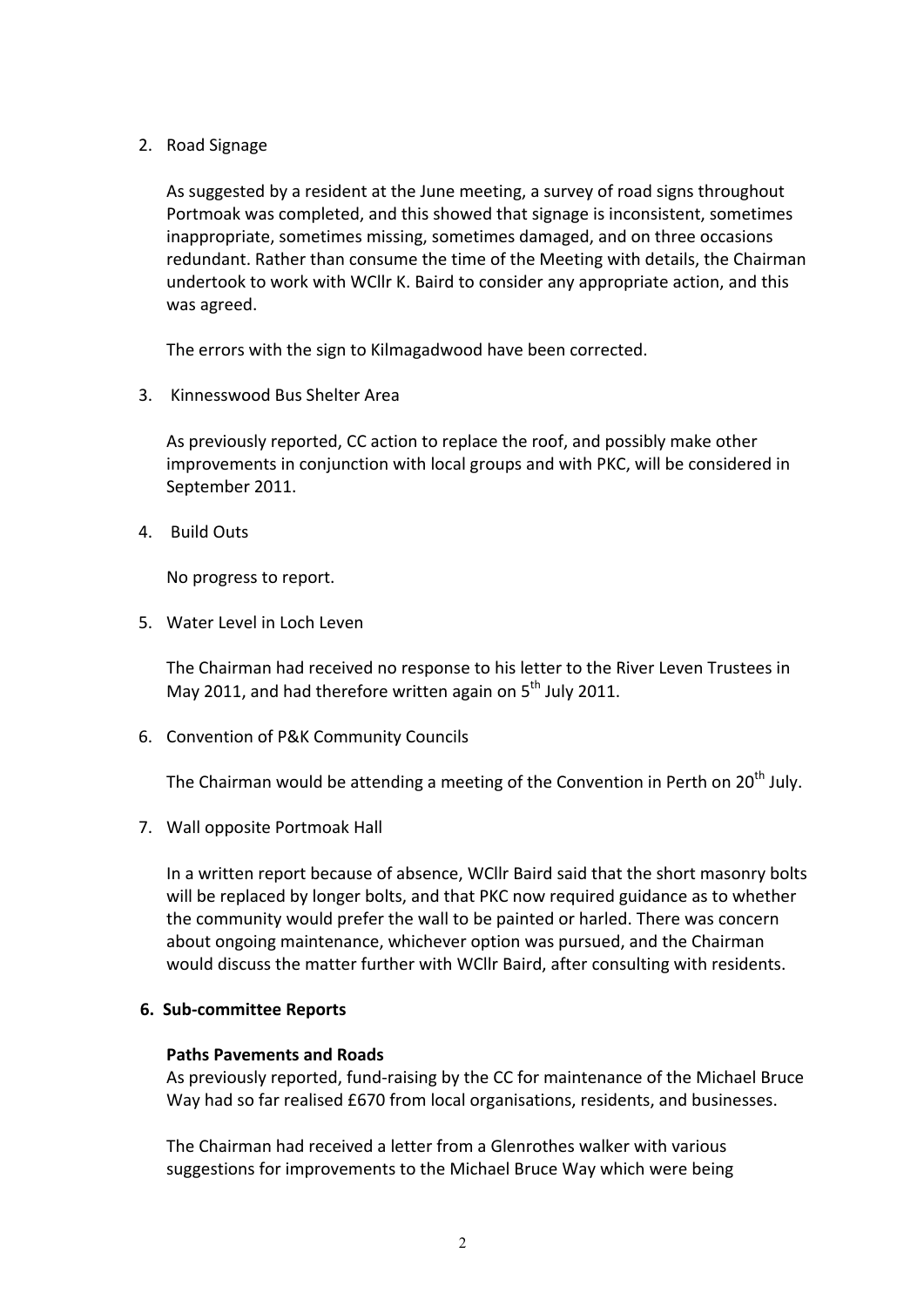considered. As there are now funds in hand, CCIIr T. Smith agreed to investigate the cost of repairing of the path above the golf course, where drainage pipes have become exposed.

The Chairman reported that the Michael Bruce Way would eventually become a Core Path, but that P&KC had indicated to him that they would probably not be taking responsibility for its maintenance due to budget constraints. This would leave the Community Council to raise funds for that purpose.

## **Planning**

CCIIr Cairncross reported on a meeting with Mr Nick Brian of PKC planning. A number of procedural deficiencies in dealing with planning applications within Portmoak were pointed out to Mr Brian, who undertook to investigate them. CCllr Cairncross together with CCllr Strang Steel, had also met with Mr Ian Innes of PKC Legal Services to discuss issues arising from the Wellside development, and Mr Innes promised to consider these issues with the appropriate PKC officials. Both meetings were held in a constructive and co-operative atmosphere, and there would be further discussions on all the issues raised.

The CC considered the following planning applications;

11/00817/FLL Installation of roof lights at Stewart Place. Kinnesswood. No objection. 11/00878/FLL Erection of a garden studio at Townhead Cottage, Kinnesswood. No objection.

11/00738/FLL Installation of solar panels at Kingsbank, Scotlandwell. No objection. 11/01032/LBC Installation of replacement windows and doors at Dunhoy Kinnesswood. No objection. It was noted that Dunhoy was within a Conservation Area and was a Listed Building.

The Community Council had objected to an application for a dwelling house and garage at Sandy Lane Scotlandwell 11/00685/FLL

# **7. Ward 
Cllr 
reports**

Ward Cllr Barnacle had previously written to the CC to propose a Kinross-shire Community Council Forum whose membership would consist of representatives from the six Community Councils in the Kinross-shire (Ward 8) area of Perth and Kinross (Cleish; Fossoway; Glenfarg; Kinross; Milnathort; and Portmoak) plus the four elected Councillors for Kinross-shire, and he was invited to make a presentation on this proposal to the meeting. He suggested that each Community Council would send no more than three of its members to meetings proposed to take place twice yearly, in September and May. With this combination, the maximum number of attendees at each meeting would be twenty two. The purpose would be to discuss mutual issues and present a united voice. Kinross CC had already decided not to support a formal arrangement, but was open to an informal liaison with other Kinross-shire CCs.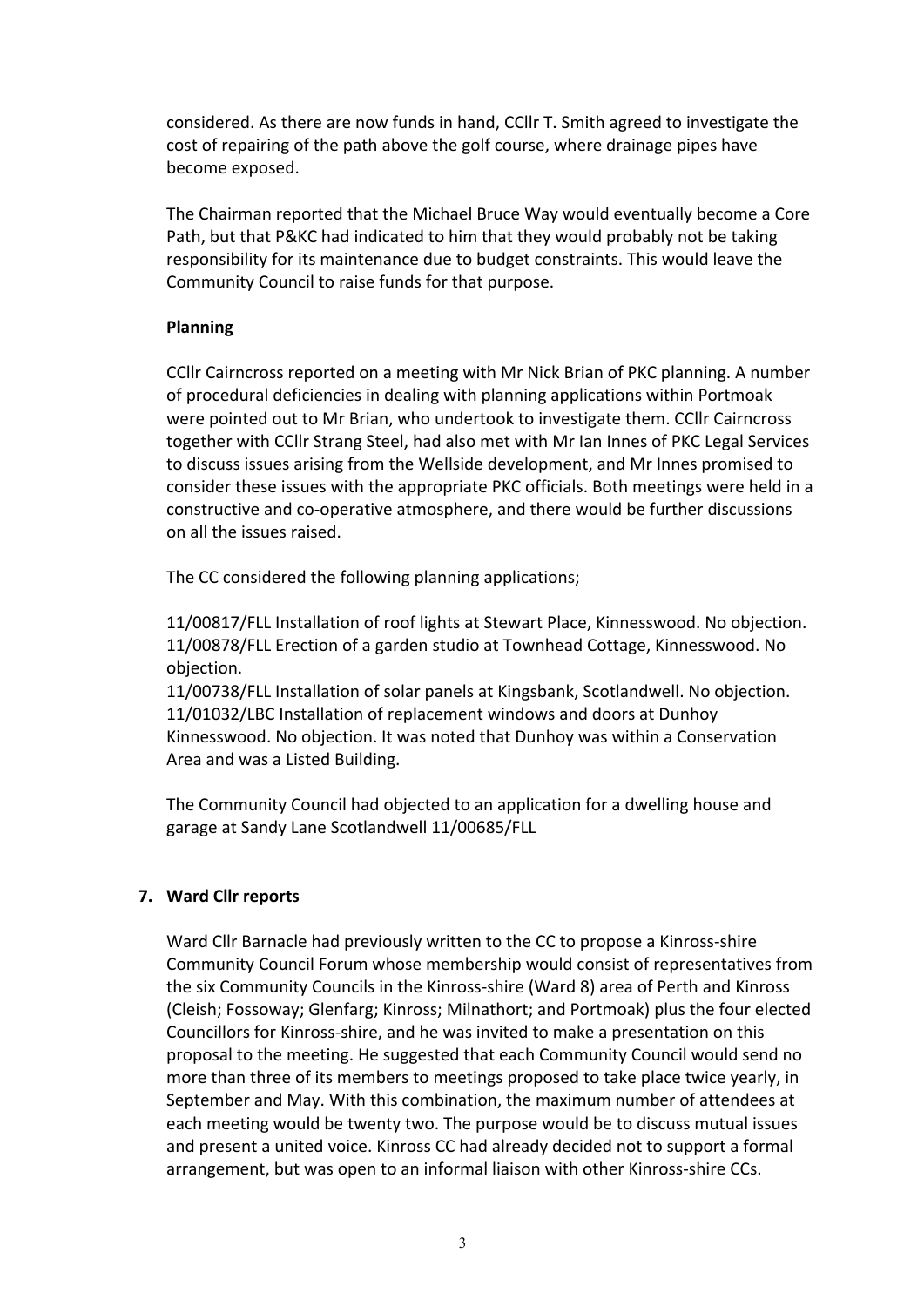The CC replied that WCllr Barnacles proposal had been considered, and it was felt that any forum would have limited impact unless recognised by PKC, and that it would be inappropriate to create such a forum without PKC agreement and recognition, and that the Convention of Perth & Kinross CCs was presently the recognised means of communicating matters of mutual CC interest to PKC, and that CCs and the Convention were both funded by PKC.

The CC did not therefore think it appropriate for another body to be placed in the line of communication between it, the Convention, and PKC. However, Portmoak CC was very willing to collaborate with other Kinross-shire CCs on an informal but organised basis, provided that this was CC led and managed, probably with a rotating CC Chairmanship, with Ward Councillors in attendance, and provided that the existence of such a body was conveyed to PKC as a matter of courtesy.

WCllr Barnacle also reported that he had referred the Kilmagadwood planning decision to Cllr Baird's scrutiny committee, and was due to have a meeting with her.

WCIIr Barnacle drew attention to the consultation on Tayplan. The CC was already aware of this and might make a submission. WCllr Barnacle also drew attention to the possibility of an appeal to the Local Review Body against a refusal of a planning application using delegated powers.

He had had a meeting with Mr Nick Brian, who had confirmed that no consent had been granted which might compromise the possibility of the Levenmouth road being recognised as a core path.

He also considered that the PKC developer contribution required for a single two bedroom house, built for use by an agricultural worker, was inappropriate, and he was working to have the developer contribution abolished in such a case.

WCllr Baird submitted a written report in her absence, as follows;

## **Spraying of Herbicide**

A PKC officer had met with some Portmoak residents the day after the June CC meeting. PKC has now written to all who made a complaint about this spraying. A landowner had also received a letter regarding spraying on the part of his land that is a SSSI.

The PKC spraying contractor confirmed that his operatives applied the chemical throughout the village, and accepted that some of the overspray was carried out by one of his employees.

The chemical used will not inhibit new growth and is not a residual herbicide. PKC has asked the contractor that this operative be removed from future spraying duties. It has been agreed with residents that soft landscape areas will be removed from future work schedules and site plans, and only hard surfaces / pathways will be sprayed in future. The PKC Environment web page gives information regarding ground maintenance and a list of FAQs.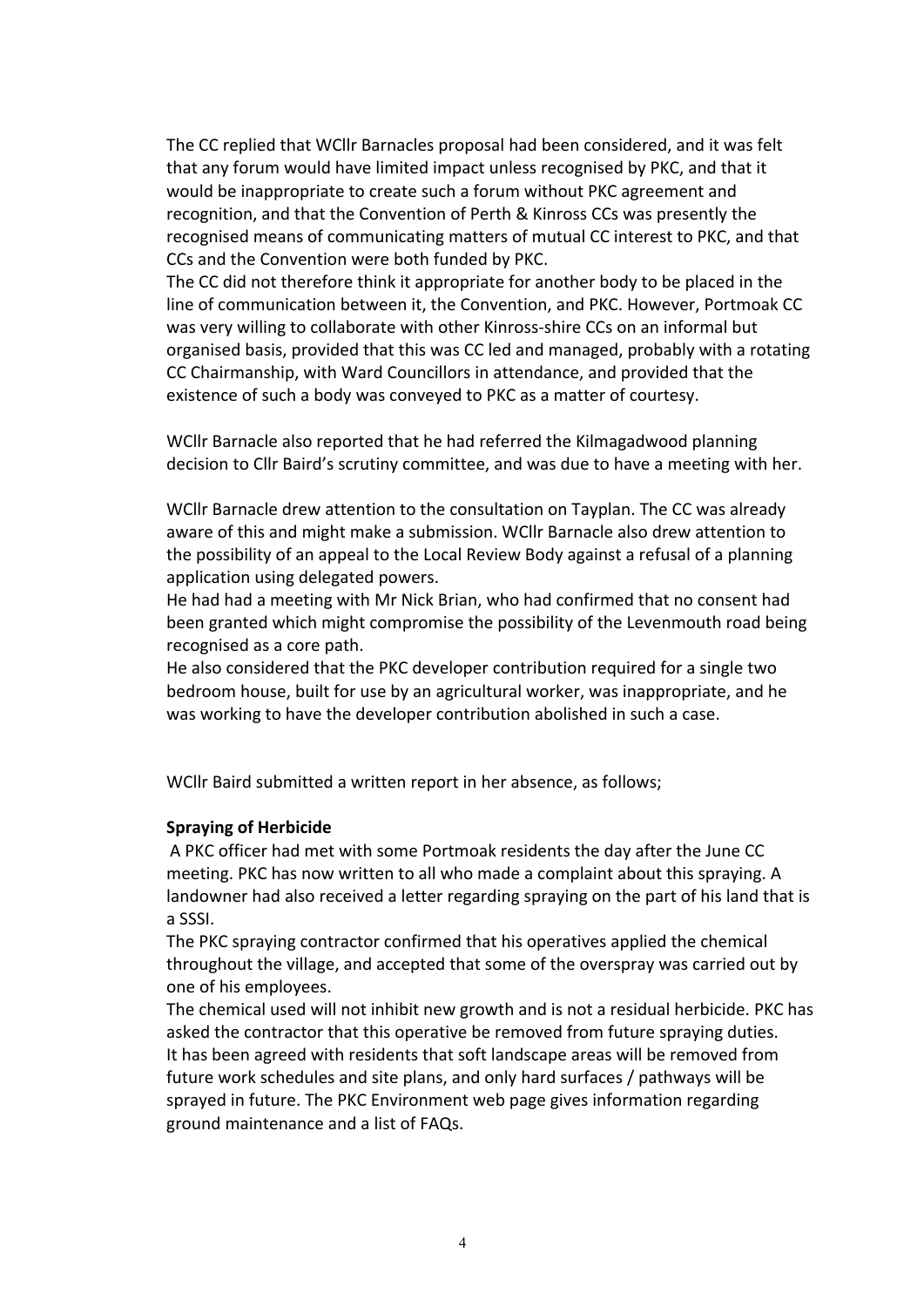## **Verge Cutting**

There will only be one cut this year by PKC, and this had started at the beginning of July.

#### **The Wall at Portmoak Hall**

The contractor remains responsible for the wall for a year after completion. The inadequate short bolts will be replaced by long bolts. At the moment, the short bolts are tightened as required. With regard to the finishing of the brickwork it was stated by PKC that harling would last much longer than paint. P&KC would only paint once, and the community would have to re-paint thereafter. This was considered unreasonable as maintenance of PKC property should not be passed on to residents. The CC made the point that if the harling were to require maintenance, would this also be passed to the residents.

A decision on either paint or harling is required in any event.

#### **Condition of B920 (The Causeway)**

A P&KC engineer had inspected the road in response to the concern of some residents about its condition, and a number of recent accidents caused by vehicles running off the road. The engineer had reported that no remedial work was required. The camber on the road was correct, and is needed for water to run off. In his opinion, accidents have been due to driver error, and the carriageway is wide enough for two vehicles to safely pass. WCllr Baird had considered the option of Soft Verge signs, but was aware of the CCs view on excessive signage.

#### **Revised Speed Limits on A911**

These were approved by Committee in May 2010. Traffic Regulations Orders are being processed and should be in place early next year.

WCIIr Robertson reported that he had asked George Lawrie of TRACKS to consider making a safe pedestrian route between Easter and Wester Balgedie as part of the circular route including the Lochside track and Loch Leven Larder. Land would have to be acquired to do this. Funding for this is a difficulty.

WCIIr Robertson had also asked for Police speed checks at the entry to Scotlandwell from the South, in response to complaints about speeding.

#### **AOCB**

The Chairman reported that Scottish Government funding had been partially withdrawn from the Association of Community Councils, and the Association was going to be wound up as a result.

PKC Environmental Services had been in touch with the CC to advise that their regular tests on water from the Well, at Scotlandwell, had revealed the presence of bacteria. Accordingly they were going to erect the following notice at the Well; "Cautionary Notice - As this water is not treated, the quality cannot be assured for human consumption purposes."